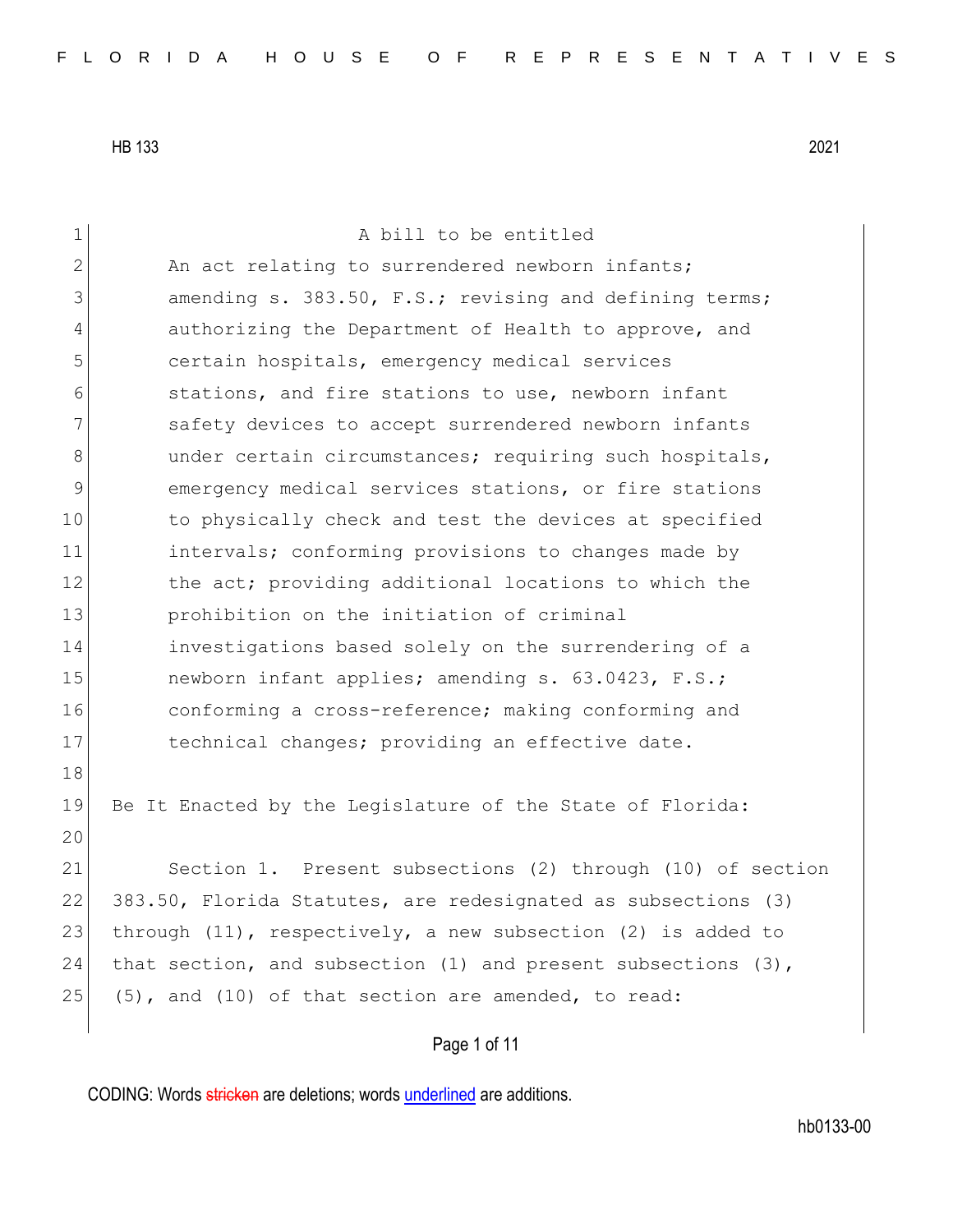26 383.50 Treatment of surrendered newborn infant.— 27 (1) As used in this section, the term: 28 (a) "Department" means the Department of Health. 29 (b) "Newborn infant" means a child who a licensed 30 physician reasonably believes is approximately 30  $\frac{1}{7}$  days old or 31 younger at the time the child is left at a hospital, an 32 emergency medical services station, or a fire station. 33 (c) "Newborn infant safety device" means a device approved 34 by the department under subsection (2) which is installed in an 35 exterior wall of a hospital, an emergency medical services 36 station, or a fire station and which has an exterior point of 37 access that allows an individual to place a newborn infant 38 inside and an interior point of access that allows individuals 39 inside the building to safely retrieve the newborn infant. 40 (2)(a) The department may approve by rule, and a hospital, 41 an emergency medical services station, or a fire station that is 42 staffed 24 hours per day may use, a newborn infant safety device 43 to accept surrendered newborn infants under this section if the 44 device is: 45 1. Physically part of the hospital, emergency medical 46 services station, or fire station; 47 2. Temperature-controlled and ventilated for the safety of 48 newborns; 49 3. Equipped with an alarm system connected to the physical 50 location of the device which automatically triggers an alarm

Page 2 of 11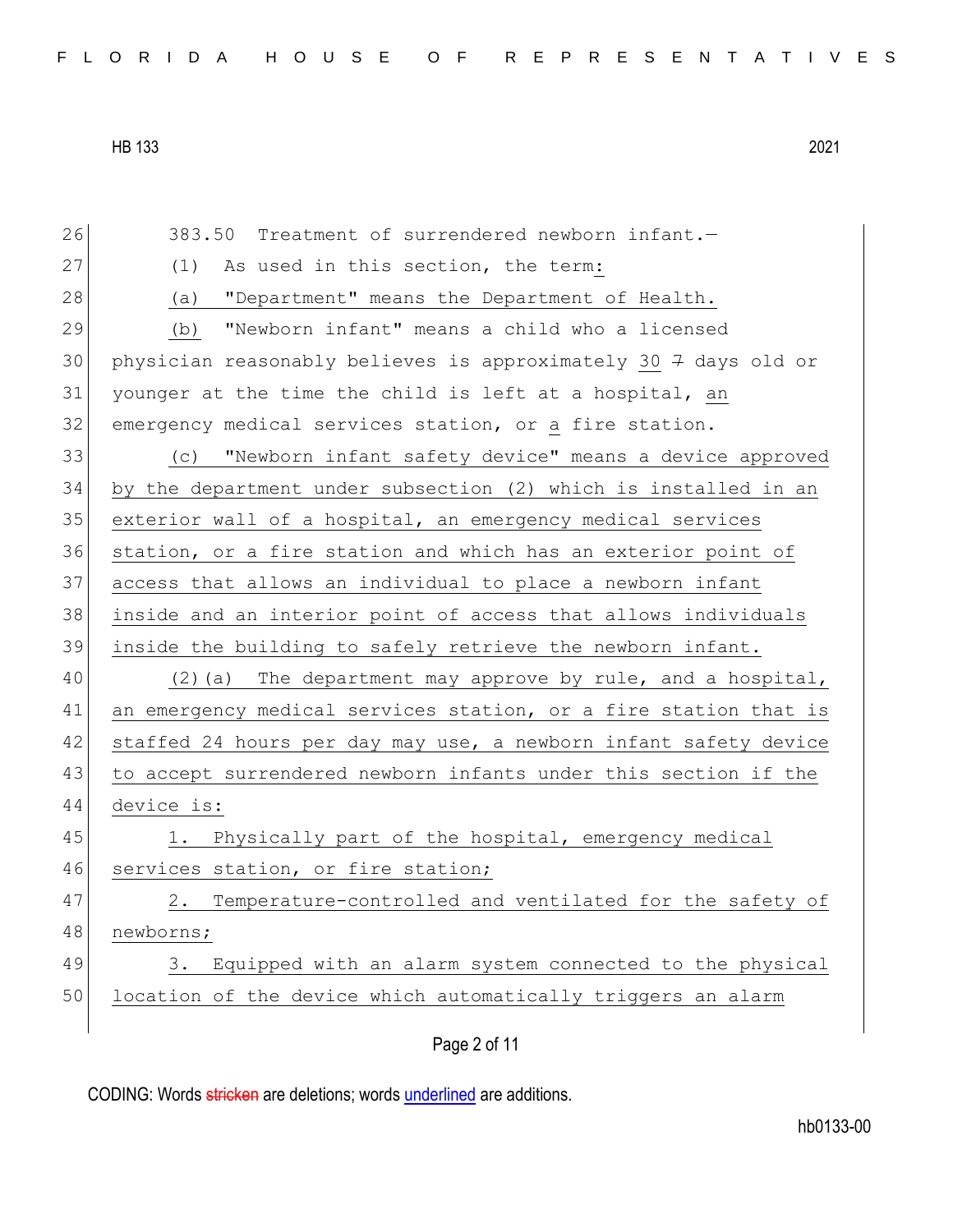51 inside the building when a newborn infant is placed in the 52 device; 53 4. Equipped with a surveillance system that allows 54 employees of the hospital, emergency medical services station, 55 or fire station to monitor the inside of the device 24 hours per 56 day; and 57 5. Located such that the interior point of access is in an 58 area that is conspicuous and visible to the employees of the 59 hospital, emergency medical services station, or fire station. 60 (b) A hospital, an emergency medical services station, or 61 a fire station that uses a newborn infant safety device to 62 accept surrendered newborn infants shall use the device's 63 surveillance system to monitor the inside of the newborn infant 64 safety device 24 hours per day and shall physically check the 65 device at least twice daily and test the device at least weekly 66 to ensure that the alarm system is in working order. 67 (4) $(4)$  Each emergency medical services station or fire 68 station that is staffed 24 hours per day with  $f_{\text{t}}$  time 69 firefighters, emergency medical technicians, or paramedics shall 70 accept any newborn infant left with a firefighter, an emergency 71 medical technician, or a paramedic or in a newborn infant safety 72 device that is physically part of the emergency medical services 73 station or fire station. The firefighter, emergency medical 74 technician, or paramedic shall consider these actions as implied 75 consent to and shall:

Page 3 of 11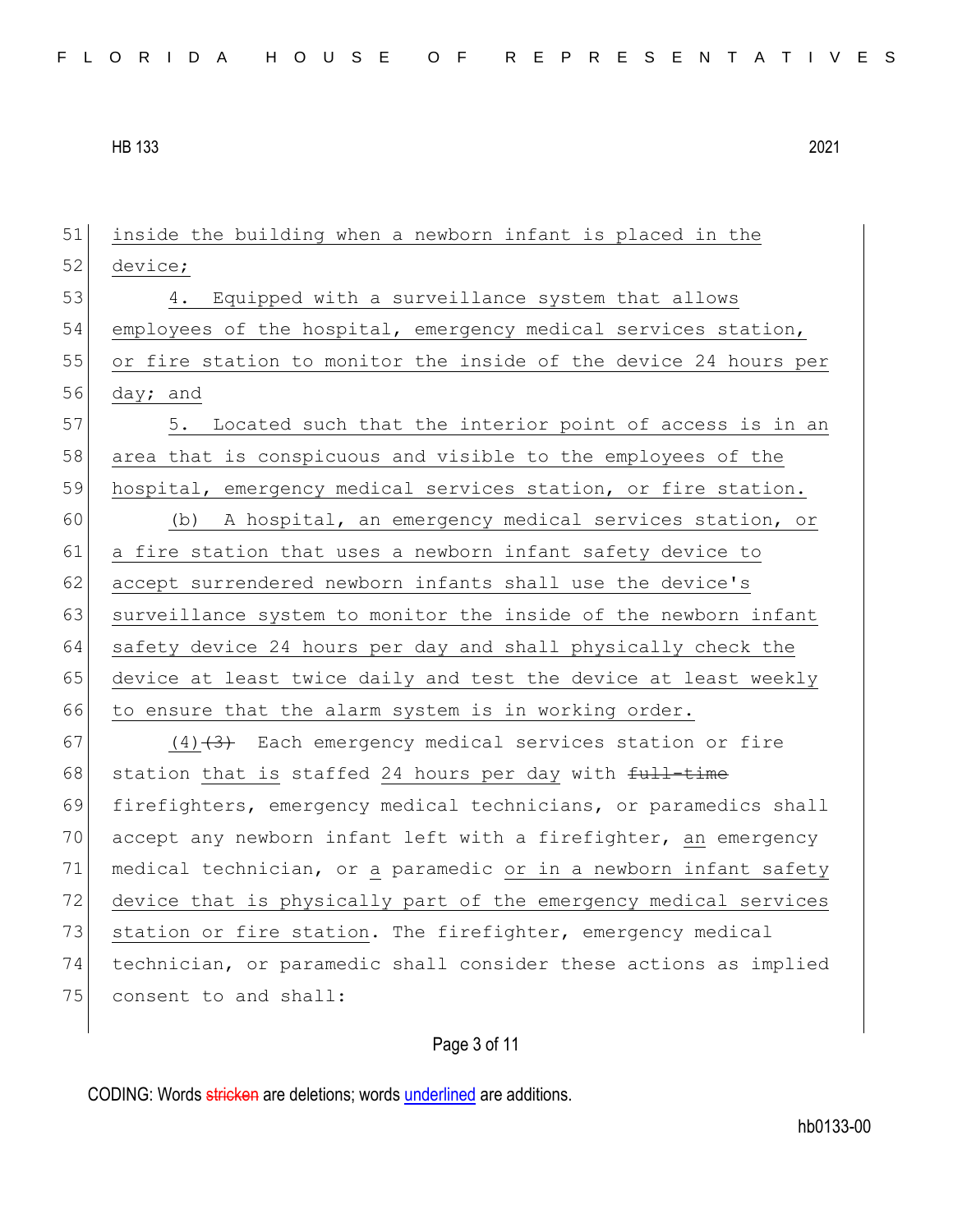82

76 (a) Provide emergency medical services to the newborn 77 infant to the extent that he or she is trained to provide those 78 services, and

79 (b) Arrange for the immediate transportation of the 80 newborn infant to the nearest hospital having emergency 81 services.

83 A licensee as defined in s. 401.23, a fire department, or an 84 employee or agent of a licensee or fire department may treat and 85 transport a newborn infant pursuant to this section. If a 86 newborn infant is placed in the physical custody of an employee 87 or agent of a licensee or fire department or is placed in a 88 newborn infant safety device that is physically part of an 89 emergency medical services station or a fire station, such 90 placement is shall be considered implied consent for treatment 91 and transport. A licensee, a fire department, or an employee or 92 agent of a licensee or fire department is immune from criminal 93 or civil liability for acting in good faith pursuant to this 94 section. Nothing in this subsection limits liability for 95 negligence.

96  $(6)$   $\leftarrow$  Except when there is actual or suspected child 97 abuse or neglect, any parent who leaves a newborn infant in a 98 newborn infant safety device or with a firefighter, an emergency 99| medical technician, or a paramedic at a fire station or an 100 emergency medical services station, leaves a newborn infant in a

## Page 4 of 11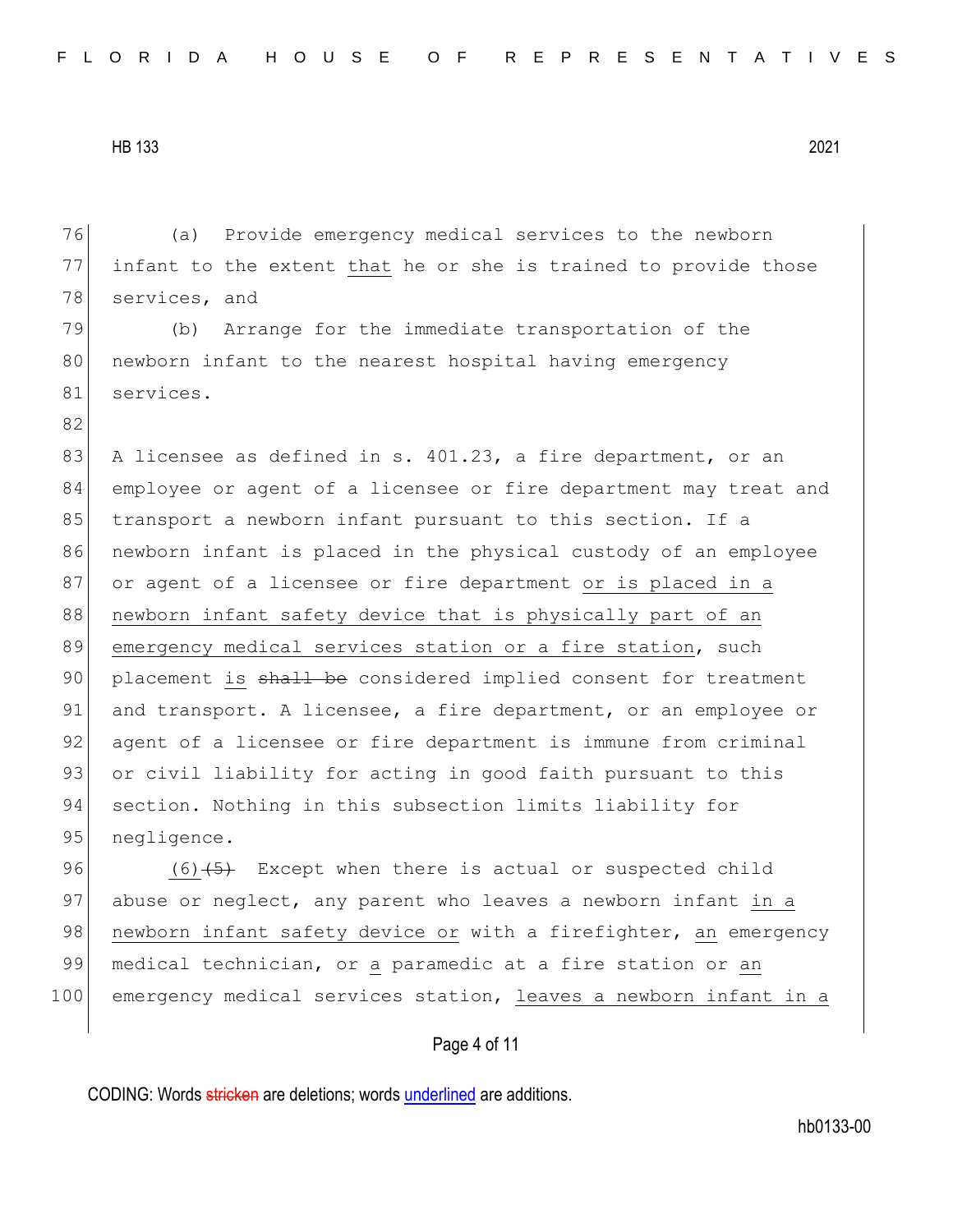101 newborn infant safety device at a hospital, or brings a newborn 102 infant to an emergency room of a hospital and expresses an 103 intent to leave the newborn infant and not return, has the 104 absolute right to remain anonymous and to leave at any time and 105 may not be pursued or followed unless the parent seeks to 106 reclaim the newborn infant. When an infant is born in a hospital 107 and the mother expresses intent to leave the infant and not 108 return, upon the mother's request, the hospital or registrar 109 shall complete the infant's birth certificate without naming the 110 mother thereon.

111 (11) (10) A criminal investigation may shall not be 112 initiated solely because a newborn infant is left at a hospital, 113 an emergency medical services station, or a fire station under 114 this section unless there is actual or suspected child abuse or 115 neglect.

116 Section 2. Section 63.0423, Florida Statutes, is amended 117 to read:

118 63.0423 Procedures with respect to surrendered newborn 119 infants.—

120 (1) Upon entry of final judgment terminating parental 121 rights, a licensed child-placing agency that takes physical 122 custody of a newborn an infant surrendered at a hospital, an 123 emergency medical services station, or a fire station pursuant 124 to s. 383.50 assumes responsibility for the medical and other 125 costs associated with the emergency services and care of the

## Page 5 of 11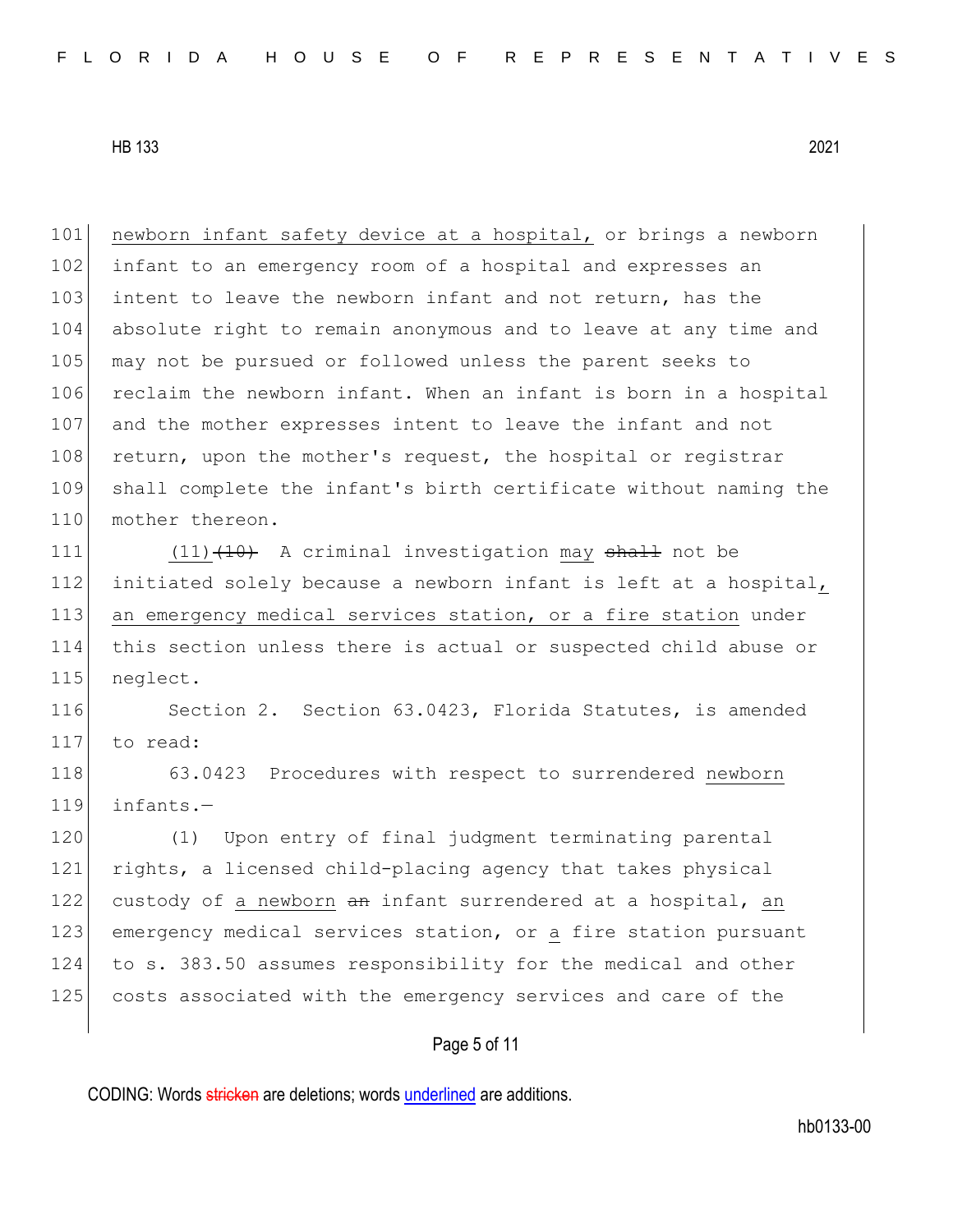126 surrendered newborn infant from the time the licensed child-127 placing agency takes physical custody of the surrendered newborn 128 infant.

129 (2) The licensed child-placing agency shall immediately 130 seek an order from the circuit court for emergency custody of 131 the surrendered newborn infant. The emergency custody order 132 shall remain in effect until the court orders preliminary 133 approval of placement of the surrendered newborn infant in the 134 prospective home, at which time the prospective adoptive parents 135 become guardians pending termination of parental rights and 136 finalization of adoption or until the court orders otherwise. 137 The guardianship of the prospective adoptive parents shall 138 remain subject to the right of the licensed child-placing agency 139 to remove the surrendered newborn infant from the placement 140 during the pendency of the proceedings if such removal is deemed 141 by the licensed child-placing agency to be in the best interests 142 of the child. The licensed child-placing agency may immediately 143 seek to place the surrendered newborn infant in a prospective 144 adoptive home.

145 (3) The licensed child-placing agency that takes physical 146 custody of the surrendered newborn infant shall, within 24 hours 147 thereafter, request assistance from law enforcement officials to 148 investigate and determine, through the Missing Children 149 Information Clearinghouse, the National Center for Missing and 150 Exploited Children, and any other national and state resources,

# Page 6 of 11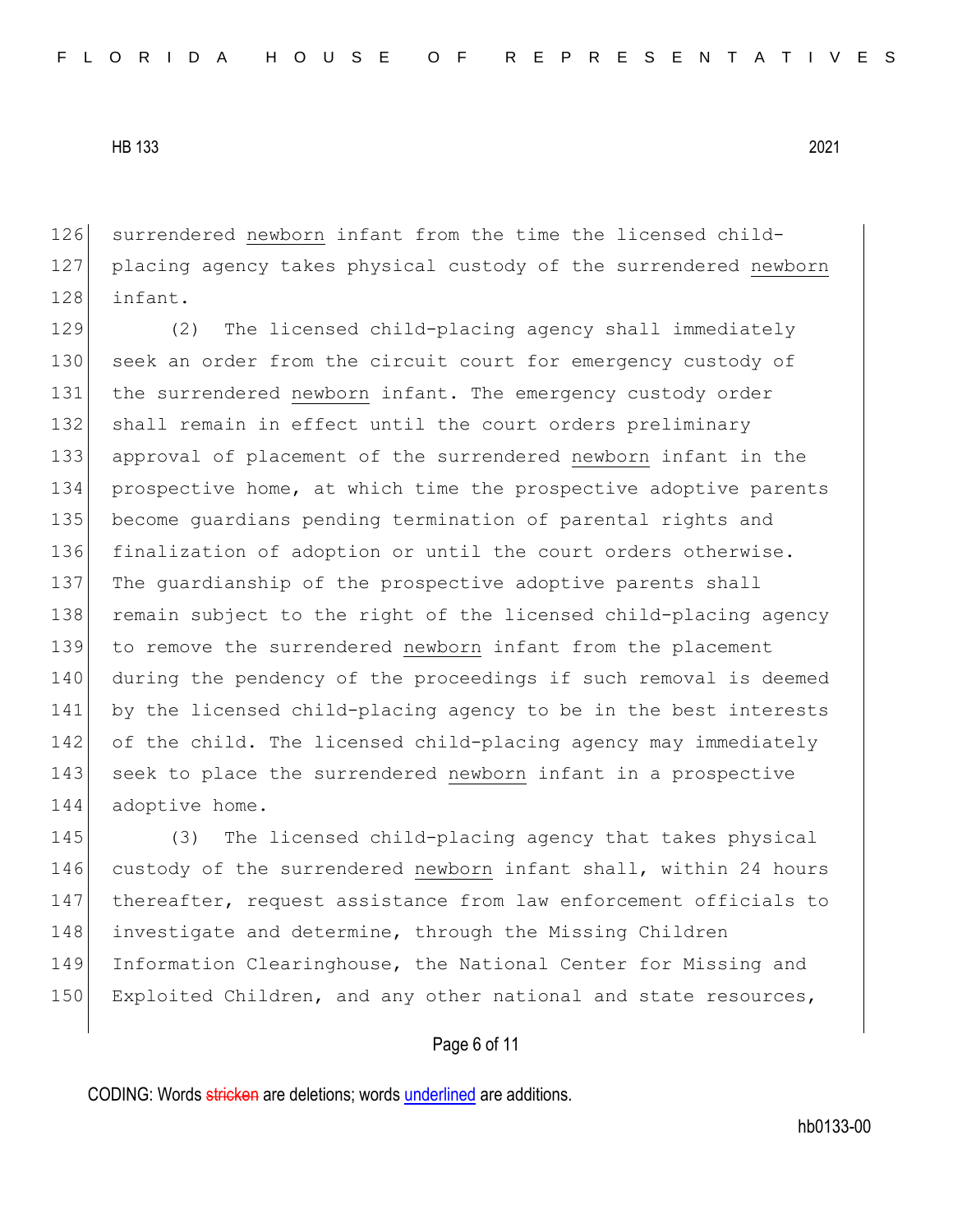151 whether the surrendered newborn infant is a missing child. 152 (4) The parent who surrenders the newborn infant in 153 accordance with s. 383.50 is presumed to have consented to 154 termination of parental rights, and express consent is not 155 required. Except when there is actual or suspected child abuse 156 or neglect, the licensed child-placing agency shall not attempt 157 to pursue, search for, or notify that parent as provided in s. 158 63.088 and chapter 49. For purposes of s. 383.50 and this 159 section, a surrendered newborn an infant who tests positive for 160 illegal drugs, narcotic prescription drugs, alcohol, or other 161 substances, but shows no other signs of child abuse or neglect, 162 shall be placed in the custody of a licensed child-placing 163 agency. Such a placement does not eliminate the reporting 164 requirement under s.  $383.50(8)$   $\overline{\phantom{0}3}$ .  $383.50(7)$ . When the department 165 is contacted regarding a newborn an infant properly surrendered 166 under this section and s. 383.50, the department shall provide 167 instruction to contact a licensed child-placing agency and may 168 not take custody of the newborn infant unless reasonable efforts 169 to contact a licensed child-placing agency to accept the newborn 170 infant have not been successful.

171 (5) A petition for termination of parental rights under 172 this section may not be filed until 30 days after the date the 173 newborn infant was surrendered in accordance with s. 383.50. A 174 petition for termination of parental rights may not be granted 175 until a parent has failed to reclaim or claim the surrendered

# Page 7 of 11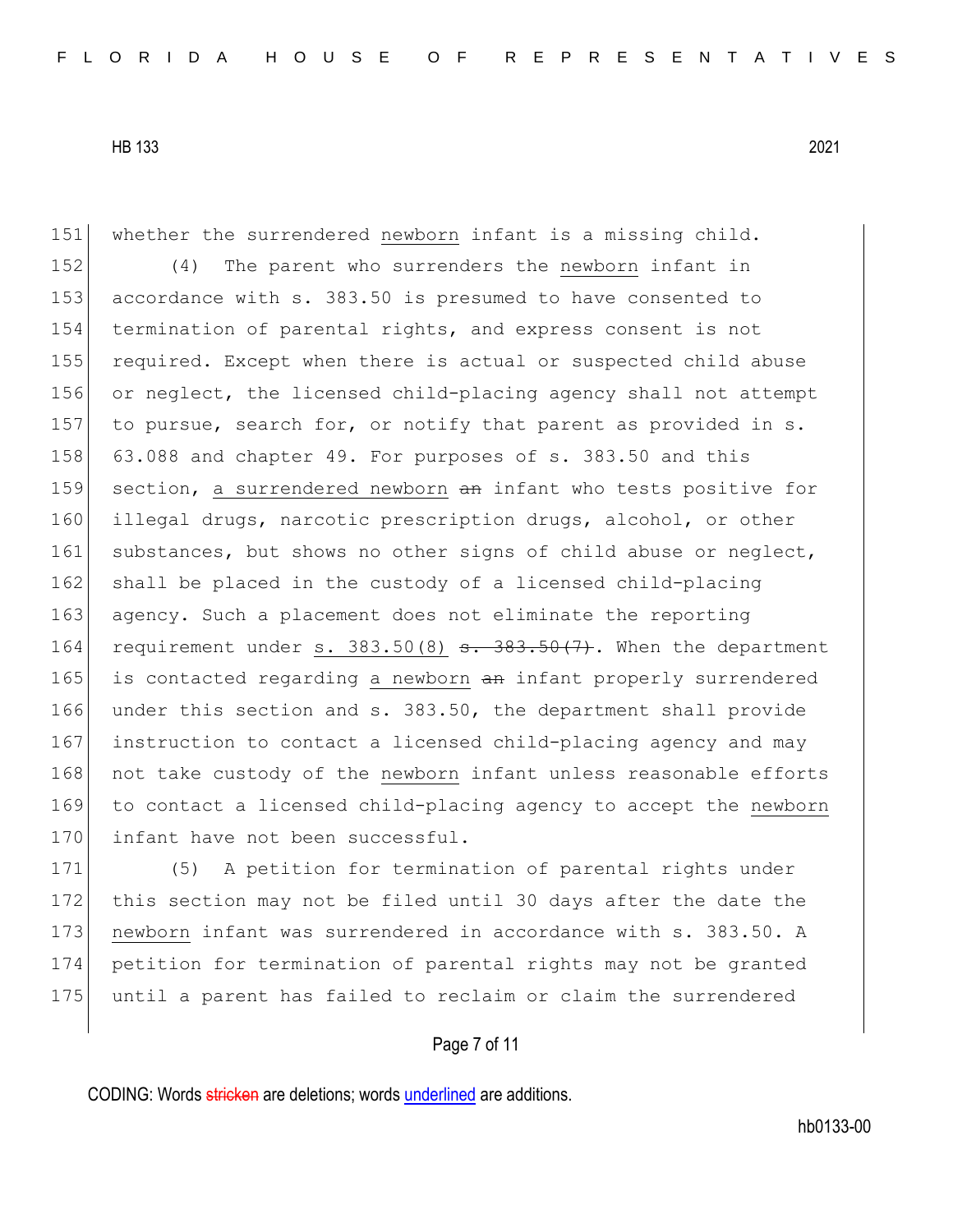176 newborn infant within the time period specified in s. 383.50.

177 (6) A claim of parental rights of the surrendered newborn 178 infant must be made to the entity having legal custody of the 179 surrendered newborn infant or to the circuit court before which 180 proceedings involving the surrendered newborn infant are 181 pending. A claim of parental rights of the surrendered newborn 182 infant may not be made after the judgment to terminate parental 183 rights is entered, except as otherwise provided by subsection 184 (9).

185 (7) If a claim of parental rights of a surrendered newborn 186 infant is made before the judgment to terminate parental rights 187 is entered, the circuit court may hold the action for 188 termination of parental rights in abeyance for a period of time 189 not to exceed 60 days.

190 (a) The court may order scientific testing to determine 191 maternity or paternity at the expense of the parent claiming 192 parental rights.

193 (b) The court shall appoint a quardian ad litem for the 194 surrendered newborn infant and order whatever investigation, 195 home evaluation, and psychological evaluation are necessary to 196 determine what is in the best interests of the surrendered 197 newborn infant.

198 (c) The court may not terminate parental rights solely on 199 the basis that the parent left the newborn infant at a hospital, 200 an emergency medical services station, or a fire station in

# Page 8 of 11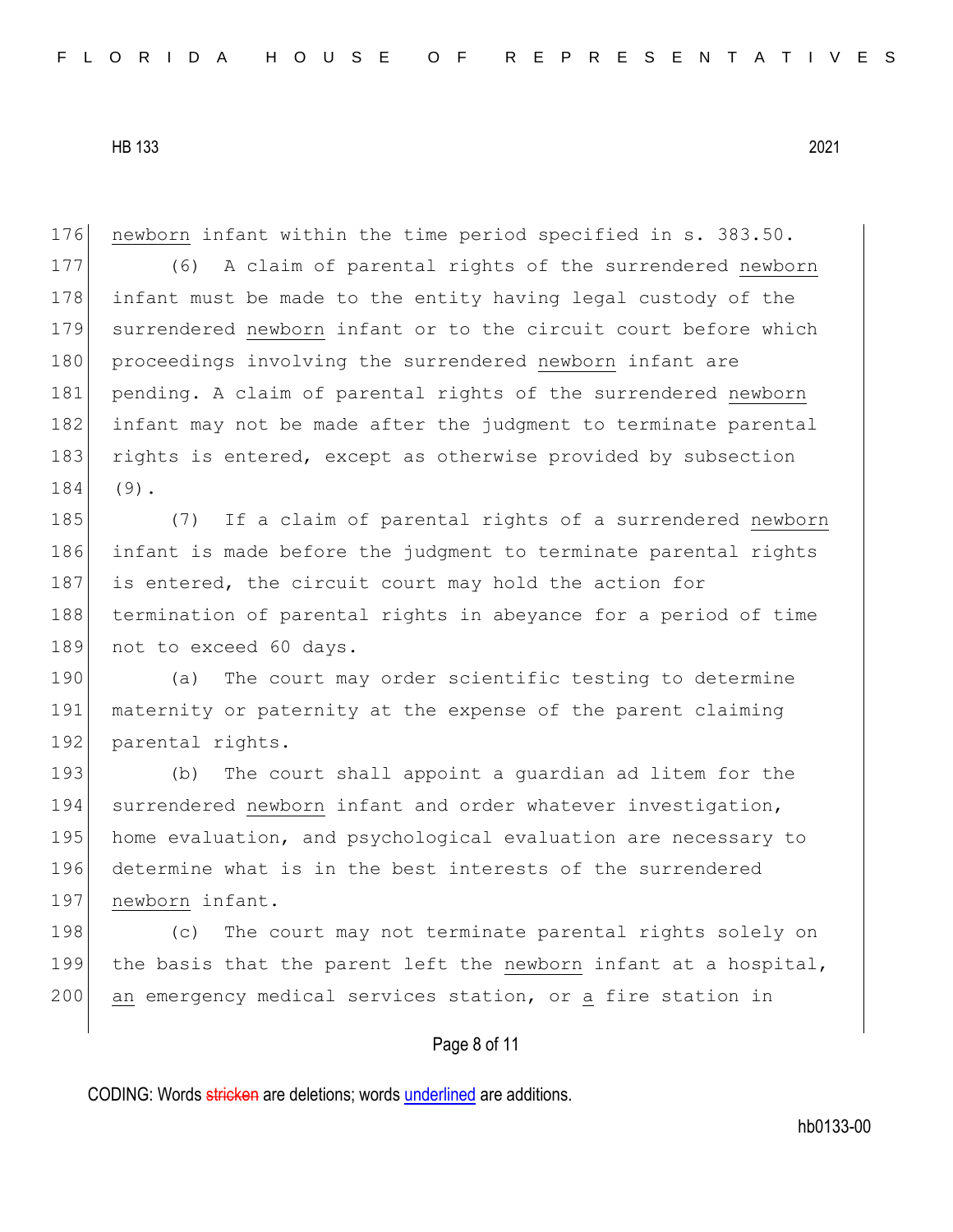201 accordance with s. 383.50.

202 (d) The court shall enter a judgment with written findings 203 of fact and conclusions of law.

204 (8) Within 7 business days after recording the judgment, 205 the clerk of the court shall mail a copy of the judgment to the 206 department, the petitioner, and any person whose consent was 207 required, if known. The clerk shall execute a certificate of 208 each mailing.

209 (9)(a) A judgment terminating parental rights of a 210 surrendered newborn infant pending adoption is voidable, and any 211 later judgment of adoption of that child minor is voidable, if, 212 upon the motion of a parent, the court finds that a person 213 knowingly gave false information that prevented the parent from 214 timely making known his or her desire to assume parental 215 responsibilities toward the child minor or from exercising his 216 or her parental rights. A motion under this subsection must be 217 filed with the court originally entering the judgment. The 218 motion must be filed within a reasonable time but not later than 219 1 year after the entry of the judgment terminating parental 220 rights.

221 (b) No later than 30 days after the filing of a motion 222 under this subsection, the court shall conduct a preliminary 223 hearing to determine what contact, if any, will be allowed 224 permitted between a parent and the child pending resolution of 225 the motion. Such contact may be allowed only if it is requested

# Page 9 of 11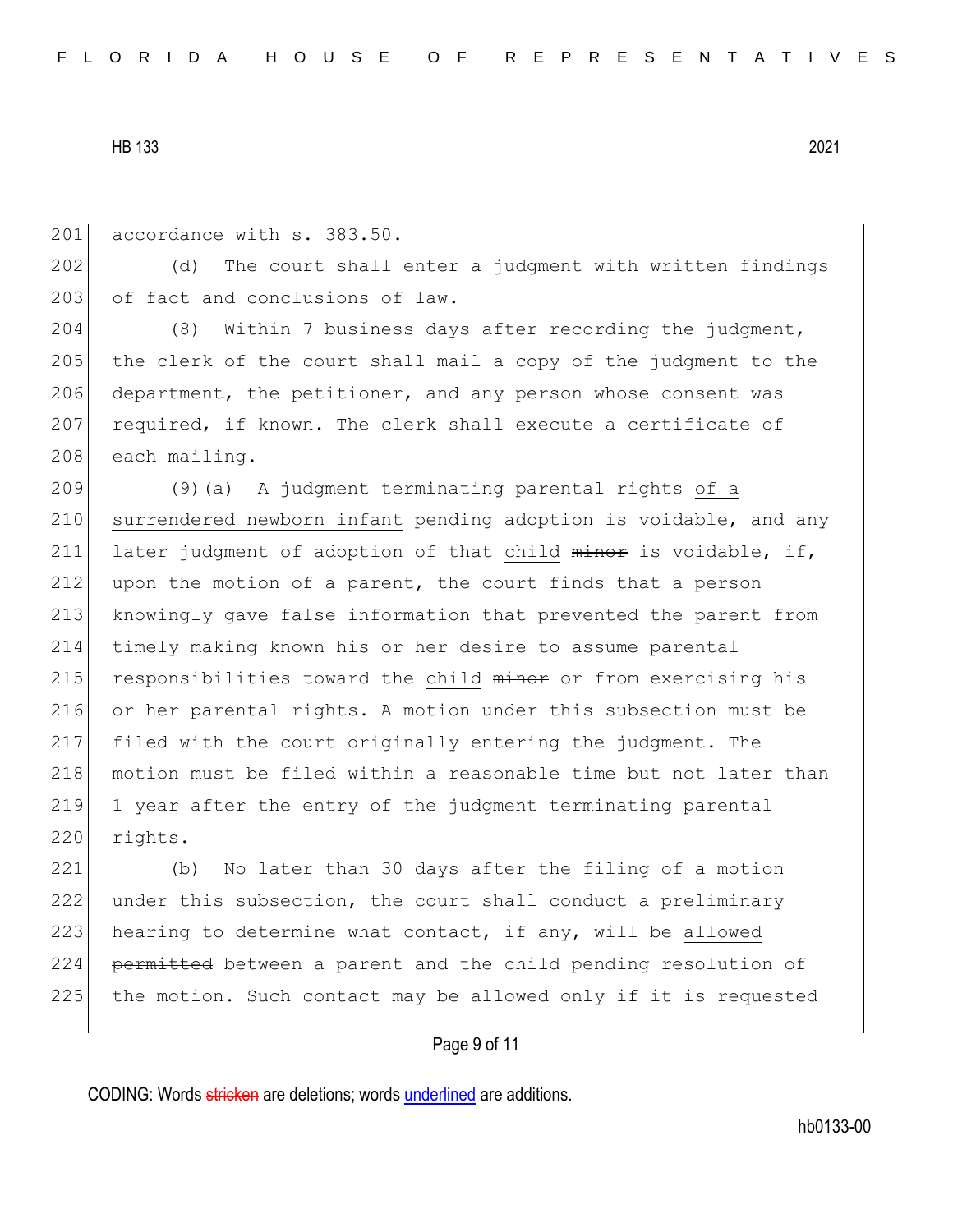226 by a parent who has appeared at the hearing and the court 227 determines that it is in the best interests of the child. If the 228 court orders contact between a parent and the child, the order 229 must be issued in writing as expeditiously as possible and must 230 state with specificity any provisions regarding contact with 231 persons other than those with whom the child resides.

232 (c) The court may not order scientific testing to 233 determine the paternity or maternity of the child minor until 234 such time as the court determines that a previously entered 235 judgment terminating the parental rights of that parent is 236 voidable pursuant to paragraph (a), unless all parties agree 237 that such testing is in the best interests of the child. Upon 238 the filing of test results establishing that person's maternity 239 or paternity of the surrendered newborn infant, the court may 240 order visitation only if it appears to be in the best interests 241 of the child.

242 (d) Within 45 days after the preliminary hearing, the 243 court shall conduct a final hearing on the motion to set aside 244 the judgment and shall enter its written order as expeditiously 245 as possible thereafter.

246 (10) Except to the extent expressly provided in this 247 section, proceedings initiated by a licensed child-placing 248 agency for the termination of parental rights and subsequent 249 adoption of a newborn infant left at a hospital, an emergency 250 medical services station, or a fire station in accordance with

# Page 10 of 11